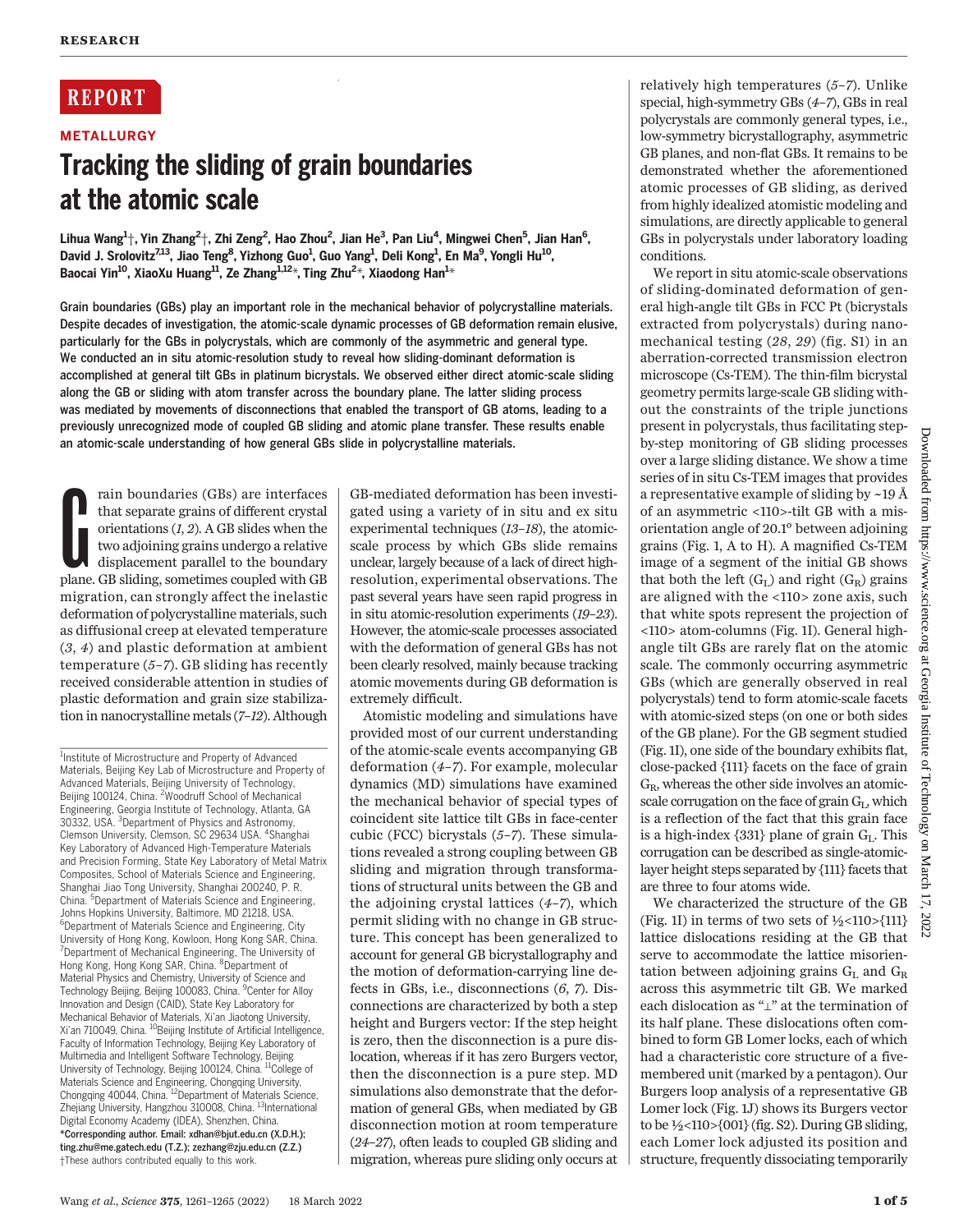into two individual ½<110>{111} dislocations that subsequently recombined into a Lomer lock. The large open space in the pentagon core unit of a GB Lomer lock facilitates the transfer of atom-columns across the GB plane.

To clarify the nature of atomic-scale GB sliding, we show high-magnification Cs-TEM images (Fig. 2) of the boxed GB region (Fig. 1A) (see movies S1 and S2 and figs. S3 and S4 for the complete time series). In these images, the in-plane atomic rows in  $G_R$  are indexed by numbers to facilitate tracking of changes in alignment between atomic rows in  $G_R$  and  $G<sub>L</sub>$  across the GB due to its large sliding displacement (figs. S5 and S6). Image comparison (Fig. 2, A and B) reveals a series of pure GB sliding events. Before GB sliding (Fig. 2A), a close-packed  $\{111\}$  face of  $G_R$  was parallel to the GB plane and in contact with a stepped  $\{331\}$  face of  $G_L$ ; the former consists of atom-columns labeled uppercase letters A to M, and the latter comprises atom-columns labeled lowercase letters a to o.

At 0 s, the step-corner atom-column i on the face of  $G_L$  was located at a bridge site relative to atom-columns J and K on the face of  $G_R$ (Fig. 2A). At 2.5 s, grain  $G_L$  slid such that this atom-column i translated to a neighboring bridge site (between columns I and J, Fig. 2B). Other atom-columns (lowercase letters) in the vicinity of column i also slid in a manner similar to that of rigid-body translation. The coherency of slip can also be seen by focusing on another step-corner atom-column g at a bridge site relative to columns H and I at 0 s, which translated to a bridge site relative to columns F and G at 2.5 s. Overall, atom-columns on the face of  $G<sub>L</sub>$ slid in a rigid body motion relative to those on the face of  $G_R$  without rearranging the atomic structure of the faces of  $G_L$  and  $G_R$  (see fig. S6 for more details). This process was pure (or direct) GB sliding in the absence of GB migration. During this process, the pentagon core units of the GB Lomer locks adjusted their position and/or shape, with no discernable change in misorientation between adjoining grains  $G_L$  and  $G_R$ . Such pure sliding was mediated by disconnections that glide along the boundary plane (4).

In addition to pure GB sliding, we observed a previously unrecognized mode of coupled GB sliding and atomic plane transfer beyond 2.5 s. This GB deformation featured a change of the number of the {331} layers on the face of grain  $G<sub>L</sub>$  on one side of the GB, which was a result of transfer of the constituent atomcolumns of the {331} layers into the first {111} layer on the face of grain  $G_R$  on the other side of the GB, in conjunction with transport of transferred atom-columns along the boundary plane. Specifically, comparing GB atomcolumns (uppercase and lowercase letters on grains  $G_L$  and  $G_R$ ) at 0 s (Fig. 2A) and those (with mixed uppercase and lowercase letters

on the face of grain  $G_R$ ) at 6.0 and 9.0 s (Fig. 2, C and D), it can be seen that the transfer of atom-columns occurred predominantly from grain  $G_L$  to  $G_R$ . Focusing on a GB segment at 0 s (Fig. 2A), where the face of grain  $G<sub>L</sub>$ consisted of the first-layer atom-columns g, i, and l and the second-layer columns f, h, and k, we see that these two atomic layers were closely spaced {331} planes (indicated by red dashed lines). At 6.0 and 9.0 s (Fig. 2, C and D), the constituent atom-columns in the two {331} layers were transferred across the boundary plane and inserted into the first  $\{111\}$  layer on the face of grain  $G_R$  (29) (fig. S7). This process is evident by the mixed uppercase and lowercase letters in Fig. 2D. Correspondingly, the two  $\{331\}$  layers on the face of  $G_L$ present at 0 s were removed by 9 s, thus reducing the number of lattice planes parallel to the GB plane and resulting in a normal displacement of grain  $G_L$  by two {331} interlayer spacings toward the GB plane. The coupled GB sliding and atomic plane transfer contrast with the commonly studied GB sliding deformation in previous experiments and simulations in which the number of lattice planes parallel to the GB plane was conserved.

To resolve the unit events of GB sliding more clearly than is possible through visual inspection, we developed an automated atom-

column tracking method based on previous related studies (29–32). This method can automatically label atom-columns and thus correlate them between images during GB sliding (fig. S8 and movie S2). To demonstrate its efficacy, we first focused on cases in which the number of atom-columns was not conserved after atom-column transfer across the GB. For example, atom-column H was present at 2.5 s (Fig. 2B) but disappeared at 6 s (Fig. 2C); h′ appeared at 6 s but did not exist at 2.5 s. We were able to resolve the detailed formation process of h′ (Fig. 3) through automated atom-column tracking. At 5 s (Fig. 3A), atomcolumn h was located at the pentagon core unit of a GB Lomer lock. This core unit enclosed a relatively large free space, which can be considered a vacant lattice site on the face of grain  $G_R$ . At 5.5 s (Fig. 3B), a white streak appeared at h during its transfer. This streak was likely caused by the transient processes of transfer of individual atoms that belonged to the same atom-column h, but experienced nonuniform in-plane displacements due to kink nucleation and migration along the atomcolumn direction (22). At 6.0 s (Fig. 3C), h was transferred into the vacant site; meanwhile, a new atom-column h′ appeared at the site occupied previously by the transferred h. Although the total number of atoms should be conserved during GB sliding, the number of



Fig. 1. Atomic-scale sliding of an asymmetric tilt GB in a Pt bicrystal. (A to H) Series of Cs-TEM images showing the sliding of an asymmetric <110>-tilt GB with 20.1° misorientation. The left and right grains are marked as  $G_L$  and  $G_R$ , respectively. (I) Magnified Cs-TEM image for the green boxed region in (A). One side of the boundary is the close-packed  $\{111\}$  face (marked by a red dashed line) of grain  $G_R$ , and the other side consists of a series of atomic-scale steps (marked by green dashed lines) on the face of grain  $G_1$ . Two sets of ½<110>{111} GB dislocations are identified, and the extra half plane of each dislocation is marked by symbol "⊥." These GB dislocations often combine to form GB Lomer locks, each of which has the characteristic core structure of a five-membered unit (marked by a pentagon). (J) Burgers loop analysis of a representative GB Lomer lock gives the Burgers vector of ½<110>{001} (red arrow).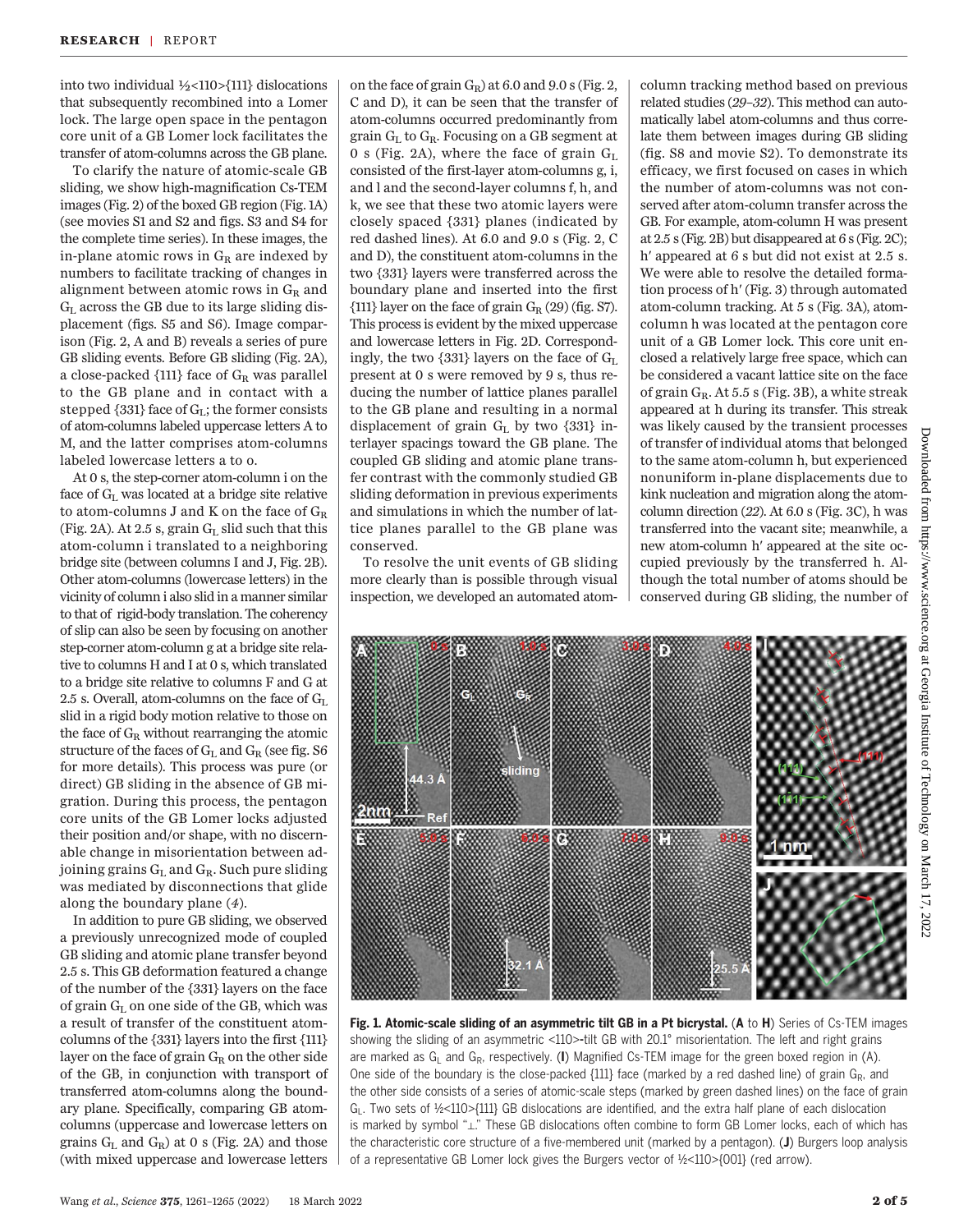atom-columns was increased during the transfer of h (fig. S9). The formation of h′ was further confirmed by the automated tracking of atom-column trajectories, as shown by an atom-column displacement map (Fig. 3D). Atoms in the newly formed atom-column h′ might come from atom-column h and/or its surrounding atom-columns through atom diffusion, but we could not determine this unambiguously from the Cs-TEM images. The diffusive processes of atom transport are likely mediated by vacancy migration. We obtained the map of atomic volume strains at 5 s (Fig. 3E) (29). The pentagon core unit of the GB Lomer lock exhibits a large local volume expansion, indicative of a sliding-induced increase of local expansion at this core unit that facilitates the transfer of h. This result implies that the appearance of new atom-columns or the disappearance of preexisting atom-columns (figs. S6 to S11) can effectively accommodate local deformation incompatibilities associated with stepped grain faces, thereby preventing the formation of energetically costly void formation or atom-column jamming at the GB. Therefore, the pentagon core unit of the GB Lomer lock plays an important role in the transfer of atom-columns and the associated formation and removal of atom-columns in the GB region.

To understand how the transfer of two {331} layers on the GL face occurred through the transfer of constituent atom-columns during GB sliding, we identified a series of unit processes of atom-column transfer across the boundary plane with the aid of GB Lomer locks and subsequent atom-column transport along the GB (29) (Fig. 4 and fig. S12). As an example, we focused on the transfer of atomcolumn E from the face of  $G_L$  to  $G_R$ . At 4 s (Fig. 4A), we observed two GB Lomer locks in the form of pentagon core units: The top unit was E-f-F-S-T and the bottom was J-l-K-U-V. As GB sliding proceeded, grain  $G_R$  moved downward relative to grain  $G<sub>L</sub>$ . Comparison of Fig. 4, B and C, shows that a vacant lattice site formed between atom-columns R and S such that the top pentagon core unit moved into the first  $\{111\}$  layer of the  $G_R$  face. This was followed by the transfer of atom-column E into the newly formed vacant site (fig. S12, A to D), resulting in the motion of the top pentagon core unit back to the  $G<sub>L</sub>$  face. Although atom-column E left the  $G_L$  face, it did not disappear and was actually transferred to the first  $\{111\}$  layer on the  $G_R$  face. During the subsequent sliding of grain GR, atom-column E was moved downward (fig. S12, D to F), resulting in its transport along the GB. We observed similar processes from the bottom pentagon core unit. In this case, atom-column l from the  $G<sub>L</sub>$  face was first transferred into the first  $\{111\}$  layer of the  $G_R$  face (Fig. 4B) and then transported (Fig. 4C and fig. S12, D to F) Fig. 2. Atomically resolved sliding at an asymmetric <110>-tilt GB. (A to D) Magnified Cs-TEM images (corresponding to the green boxed region in Fig. 1A) at 0, 2.5, 6.0, and 9.0 s, showing direct sliding along the boundary plane as well as sliding with atom-column transfer across the boundary plane resulting in coupled GB sliding and atomic plane transfer. At 0 s in (A), atom-columns on the face of grain  $G_L$  are marked by green lowercase letters, and atom-columns on the face of grain  $G_R$  by red uppercase letters. Two  $\{331\}$ layers on the face of grain  $G<sub>L</sub>$  are indicated by red dashed lines and they are in contact with the close-packed  $\{111\}$  layer on the G<sub>R</sub> face. At 9 s in (D), the two {331} layers were removed from the  $G_L$ face; the constituent atom-columns were transferred into the first  $\{111\}$  layer on the  $G_R$  face such that they were mixed with atom-columns therein.





Fig. 3. Automated tracking of atom-column trajectories. (A to C) Cs-TEM images showing the transfer of atom-column h from the face of grain G<sub>L</sub> to the close-packed face of grain G<sub>R</sub>, accompanied by the appearance of a new atom-column labeled h′ in (C). Black dots in these images correspond to atom-column centers identified from automated analysis. (D) Atom-column trajectories and associated atomic displacement map extracted from (A) to (C) in the green boxed region from automated analysis. Atom-columns at different times are represented by circles of different sizes and colors. Each short segment represents the displacement vector of an atom-column between two consecutive images in (A) to (C), and the length of each segment represents the magnitude of the displacement. The green arrows indicate the transferred atom-column h and the newly formed atom-column h', respectively. (E) Contour map of in-plane atomic volume strains  $\varepsilon_{xx} + \varepsilon_{yy}$  at 5 s, calculated in reference to atom-column positions at 4.5 s.

in the same manner as atom-column E with the aid of the bottom pentagon core unit. As this type of atom-column transfer and motion repeated, several atom-columns were relocated from the  $\{331\}$  layers on the  $G<sub>L</sub>$  face to the  $\{111\}$ layer on the  $G_R$  face (one by one) and then transported down the GB. These processes collectively resulted in the transfer of two {331} layers from the  $G<sub>L</sub>$  face, leading to the mixing of atom-columns labeled by uppercase and lowercase letters on the  $G_R$  face (compare Fig. 2, A and D). Evidently, the coupled processes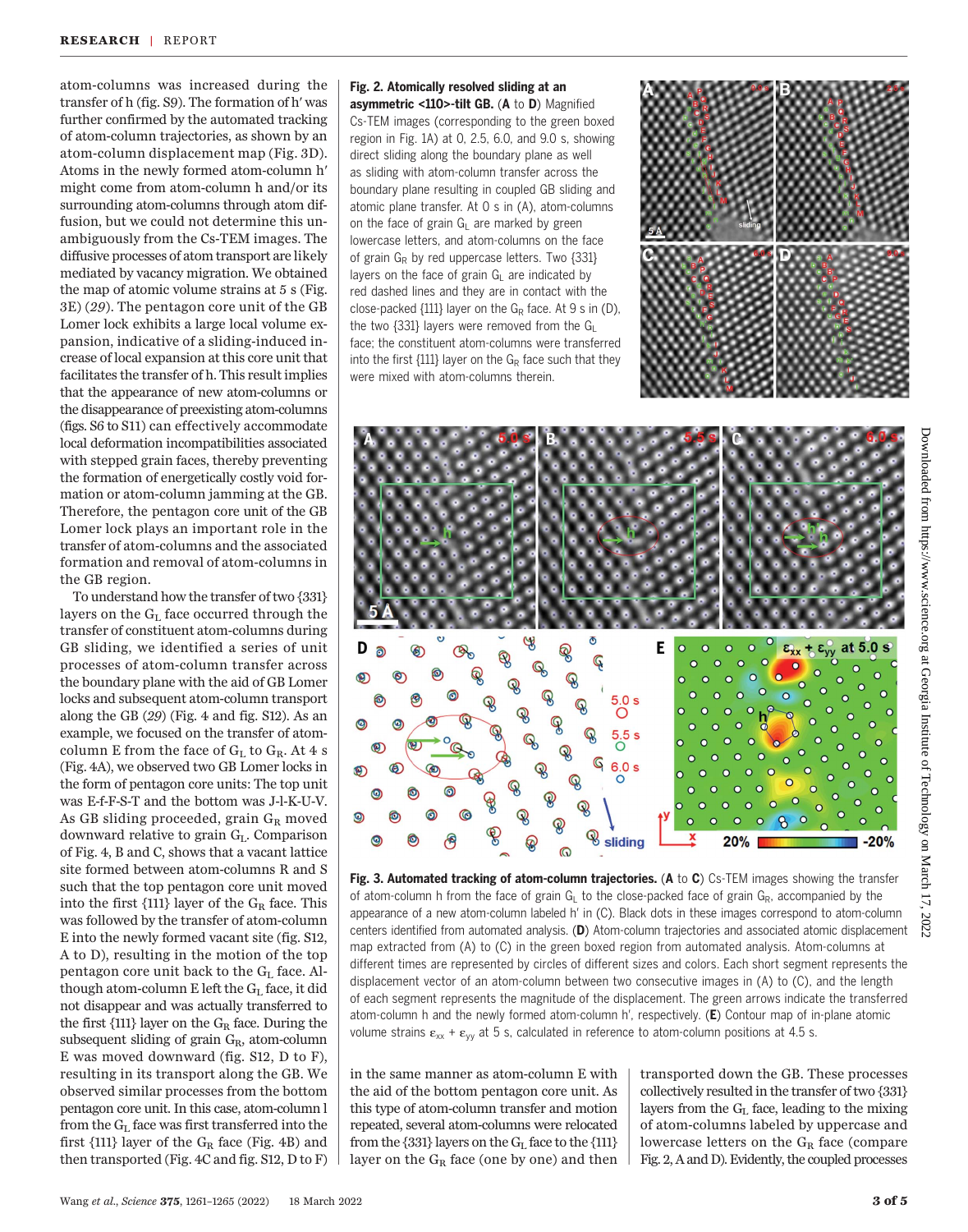

Fig. 4. Movement and formation of GB Lomer locks. (A) Two GB Lomer locks were identified from their respective core units (marked by pentagons), along with a stand-alone disconnection in between the two Lomer locks. (**B** and **C**) Movement of the top GB Lomer lock into the face of grain  $G_R$  occurred through the formation of a vacant lattice site between atom-columns R and S in (C). A new GB Lomer lock with a pentagon core unit formed in (C) by combining the stand-alone disconnection (marked by unpaired "⊥") in (A) and (B) and a disconnection gliding into the GB segment in the viewport. ( $D$  and  $E$ ) Contour map of in-plane atomic volume strains  $\varepsilon_{xx} + \varepsilon_{yy}$  at 4 and 5 s, respectively.

of GB sliding and atomic plane transfer occurred through a series of displacive events of atom-column transfer and motion.

Comparison of Fig. 4, B and C, reveals that disconnections glided along the GB. Such disconnections were short-lived during GB sliding because of the high stresses applied. Nonetheless, we captured a disconnection (Fig. 4C) due to its combination with a preexisting (intrinsic) GB dislocations to form a new GB Lomer lock in between the top and bottom GB Lomer locks. Subsequent GB sliding led to the annihilation of this temporary lock such that the pentagon core unit decomposed and the preexisting GB dislocation (marked by "⊥") reappeared (fig. S12). This kind of GB Lomer lock formation and decomposition was associated with the displacive process of disconnection gliding and was observed frequently (figs. S11 and S12). In addition, from the map of atomic volume strains at 4 s (Fig. 4D) and 5 s (Fig. 4E), we found a large local volume compression around atom-column H (Fig. 4D) that promoted its removal (Fig. 4B). A large local volume expansion around atomcolumn s (Fig. 4D) resulted from the transfer of the top pentagon core unit (Fig. 4C). These results, together with those shown in Fig. 3E, underscore the important effects of large local volume strain on driving the formation, removal, and transfer of atom-columns at the GB. We reiterate that the coupled processes of GB sliding and atomic plane transfer occurred through a series of displacive atomic events at ambient temperature and were driven by the applied high stresses at the GB. This stands in contrast to conventional creep deformation of polycrystalline materials operated at elevated temperatures and low stresses, which can be attributed to long-range diffusion of atoms near or at GBs.

Our in situ experiments show that the above atomic-scale processes of GB deformation were also frequently observed at the pentagon core unit of GB Lomer locks from other asymmetric, <110>-tilt GBs with misorientation angles of 82.1° and of 82.7° (figs. S13 to S19). For GBs in polycrystals, the same type of GB structures are common; namely, one side of the GB is a closepacked plane in one grain, and the face of the abutting grain consists of a series of atomic-scale steps. Therefore, the general GB structures and

their sliding processes that we observed are representative of a broad class of GBs in polycrystals. In addition, we observed similar atomcolumn processes during plastic deformation of the mixed type of twist and tilt GBs (fig. S20).

To evaluate the effect of applied loads on driving GB sliding (fig. S1), we conducted peak-pair analysis to determine (elastic) lattice strains near the GB. From the peak-pair analysis strain maps (fig. S21), we calculated the average shear strain  $(\gamma_{xy})$  near the GB as ~1.5%. The corresponding shear stress was ~980 MPa with the shear modulus of 65.2 GPa for Pt (33). Such high shear stress is a substantial fraction of the ideal shear strength (~2.1 GPa) of a perfect Pt crystal (34). The average compressive normal strain near the GB was ~0.5% and the corresponding compressive stress was ~850 MPa with an elastic modulus of 170 GPa. The high shear stresses applied enabled GB sliding at room temperature (35), and the high compressive stresses drove the transfer of two {331} layers. These high-stress conditions are usually attainable in bulk nanocrystalline and ultra-fine-grained metals, where GB sliding can play an important role in plastic flow (11, 15, 16). Therefore, the atomic-scale GB deformation processes that we observed should be applicable to bulk nanocrystalline and ultra-fine-grained FCC metals.

Past research has revealed pure GB sliding as well as coupled GB sliding and migration (1–14). These processes preserve the number of lattice planes parallel to the GB plane. Our in situ atomic-resolution results not only confirm these known sliding modes, but also suggest the possibility of atomic plane transfer during GB sliding, leading to a change of the number of lattice planes parallel to the GB plane. The latter mode can be interpreted in terms of GB disconnection–mediated boundary deformation. A GB disconnection is generally associated with a Burgers vector b and a step height h (7). During GB sliding from 0 to 2.5s, the GB disconnections involved had a Burgers vector b along the GB plane without step component (fig. S22), resulting in pure GB sliding. During coupled GB sliding and atomic plane transfer, the GB disconnections involved had a Burgers vector b with both nonzero normal and tangential components with respect to the GB plane (fig. S22). The movement of this type of disconnections produced a GB sliding displacement along the GB plane as well as a relative displacement between adjoining grains normal to the GB plane. In addition, we found that GB atom-columns could be transferred from one side to the other and then moved along the boundary plane upon further GB sliding. This type of displacive motion of atom-columns by an appreciable distance is different from the conventional diffusional creep at elevated temperatures by vacancymediated long-range atomic diffusion.